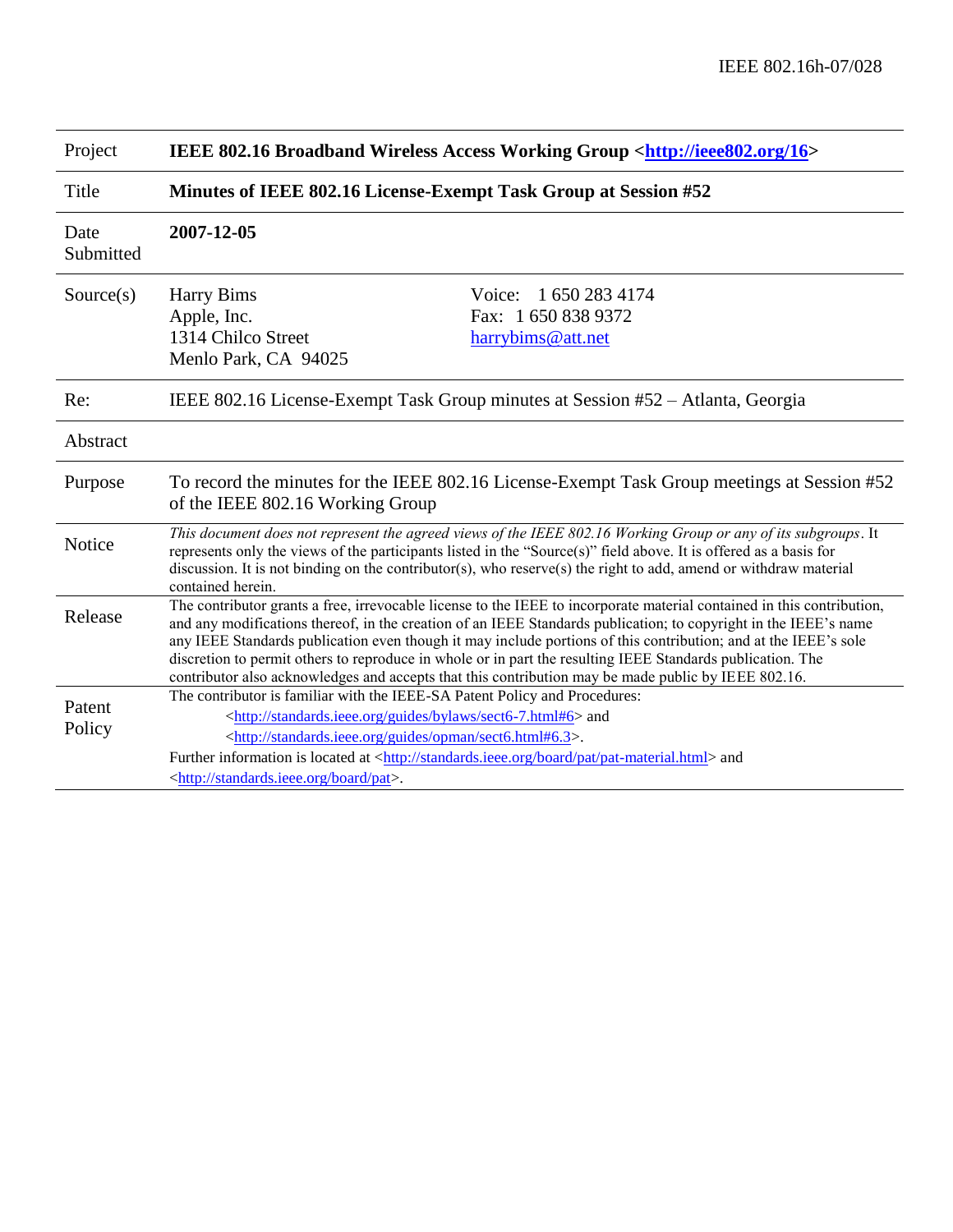# **Minutes of IEEE 802.16 License-Exempt Task Group at Session #52**

*As part of the IEEE 802 plenary Atlanta, Georgia 12 – 15 November 2007*

## **The Opening of the meeting**

Chair: Mariana Goldhamer Vice Chair: Paul Piggin Editor: Xuyong Wu Secretary: Paul Piggin

## **Monday 12 November 2007**

Day one: Hyatt Regency Hotel 265 Peachtree Street, NE Atlanta, Georgia Meeting room: Geneva

The meeting opened at 5:14pm.

### **1. Opening of the License-Exempt Task Group at Session #52**

## *Planned meeting times:*

Monday 12 November 5pm – 8pm Tuesday 13 November 8am-12pm, 1pm-6pm Wednesday 14 November 8am-12pm, 1pm-6pm Thursday 15 November 8am-12pm, 1pm-6pm

### **2. Approval of the License-Exempt Task Group agenda for Session #52**

Mariana Goldhamer (Chair) presented the Task Group agenda for the Session; document IEEE 802.16h-07/026. There was some discussion.

Motion (5:23pm): To accept the agenda for Session #52 as detailed in document IEEE 802.16h-07/026.

Proposer: Paul Piggin

Second: David Grandblaise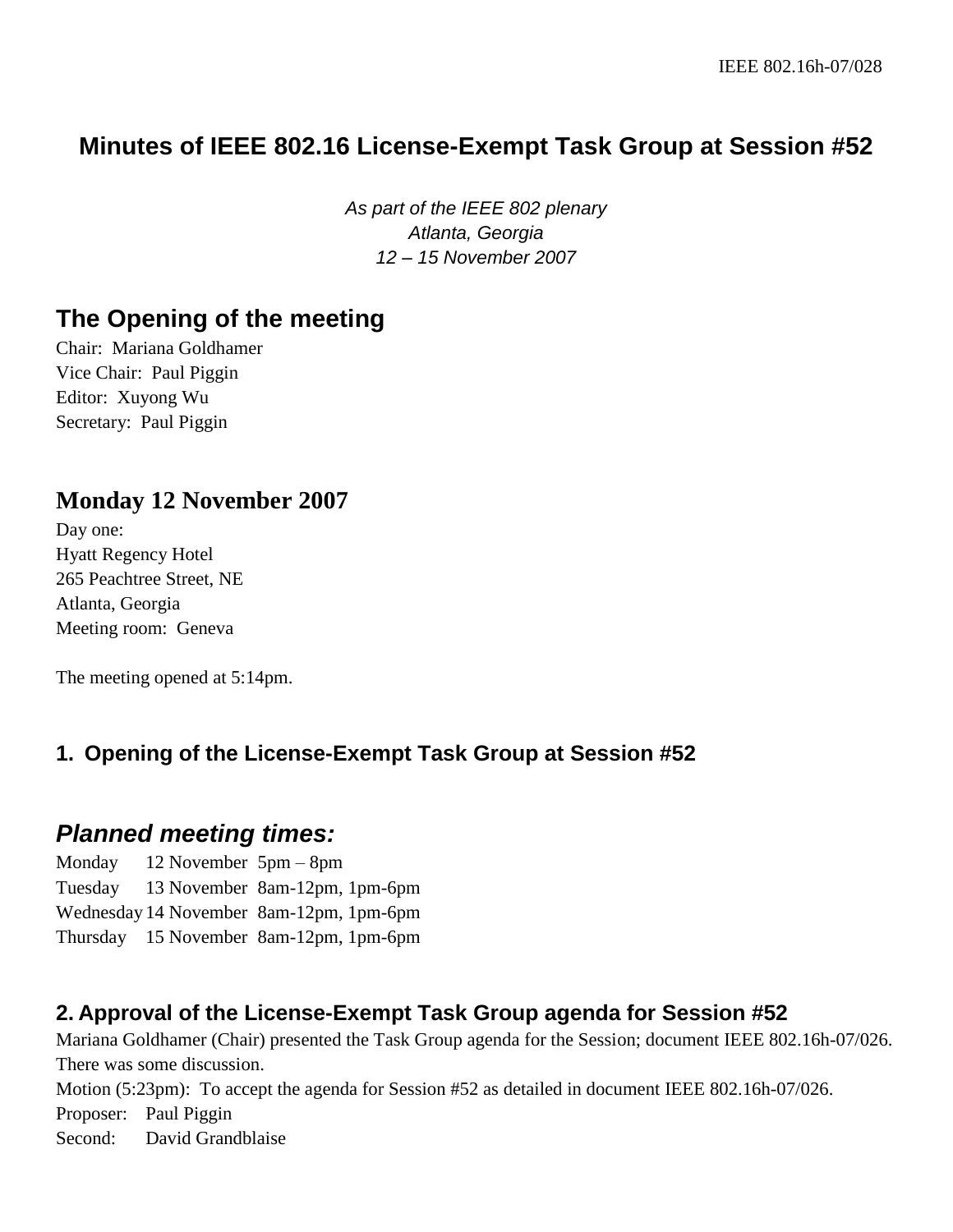*The agenda was approved by unanimous voice vote at 5:23pm.*

#### **3. IEEE-SA Patent Policy**

The IEEE-SA Patent Policy was displayed to the meeting. This is located at [http://standards.ieee.org/board/pat/pat-slideset.pdf.](http://standards.ieee.org/board/pat/pat-slideset.pdf) Slides 1 to 5 were shown. The Chair (Mariana Goldhamer) provided an opportunity for participants to identify patent claim(s)/patent application claim(s) and/or the holder of the patent claim(s)/patent application claim(s) that the participant believes may be essential for the use of the standard. None were forthcoming.

#### **4. Approval of the Minutes for Session #51 – IEEE 802.16h-07/024r1**

The meeting reviewed the minutes from Session #51; document IEEE 802.16h-07/024r1.

Motion (5:24pm): To accept minutes of Session #51. Proposer: David Grandblaise Second: Wu Xuyong

#### *The minutes for the previous meeting at Session #51 in Malaga, Spain were approved by unanimous voice vote at 5:24pm.*

#### **5. The Meeting**

Without objection, the group decided to accept Harry Bims as the permanent secretary of the 802.16h License-Exempt Task Group at 5:39pm.

The minutes of this meeting are recorded by Harry.

The meeting recessed at 6:18pm.

### **Tuesday 13 November 2007**

Day Two Hyatt Regency Atlanta 265 Peachtree Street, NE Atlanta, GA 30303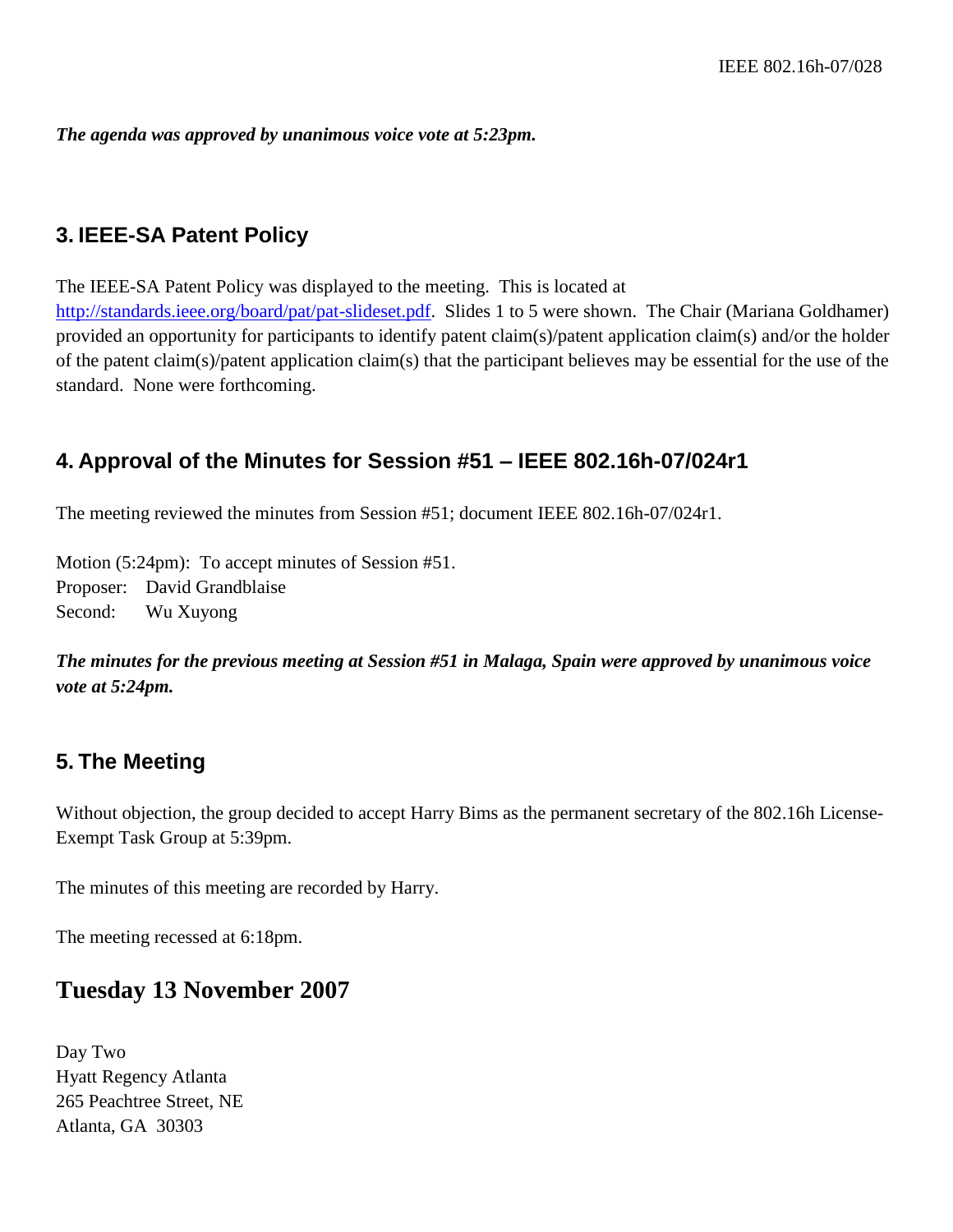Meeting room: Geneva

The meeting reconvened at 8:16am.

The group discussed and developed comment resolutions to comments listed in the Letter Ballot #29 Comment Database IEEE 802.16-07/053r1.

The meeting recessed at 9:45am; The meeting reconvened at 10:13am.

The group discussed and developed comment resolutions to comments listed in the Letter Ballot #29 Comment Database IEEE 802.16-07/053r1.

The meeting recessed at 12:00pm. The meeting reconvened at 1:32pm.

The group discussed and developed comment resolutions to comments listed in the Letter Ballot #29 Comment Database IEEE 802.16-07/053r1.

Following Mariana's proposal, the group decided to have a night session starting at 20:00 for resolving Editorial comments.

The meeting recessed at 3:27pm. The meeting reconvened at 4:10pm as a joint meeting with the 802.19 Coexistence Technical Advisory Group.

The group discussed and updated the IEEE 802.19-07/24r0 document. The minutes were taken by Paul Piggin.

The meeting recessed at 6:25pm. Night meeting During the night meeting, convened at 20:10 and recessed at 22:00 were resolved approximately 100 editorial comments.

## **Wednesday 14 November 2007**

Day Three Hyatt Regency Atlanta 265 Peachtree Street, NE Atlanta, GA 30303 Meeting room: Geneva

The meeting reconvened at 8:14am.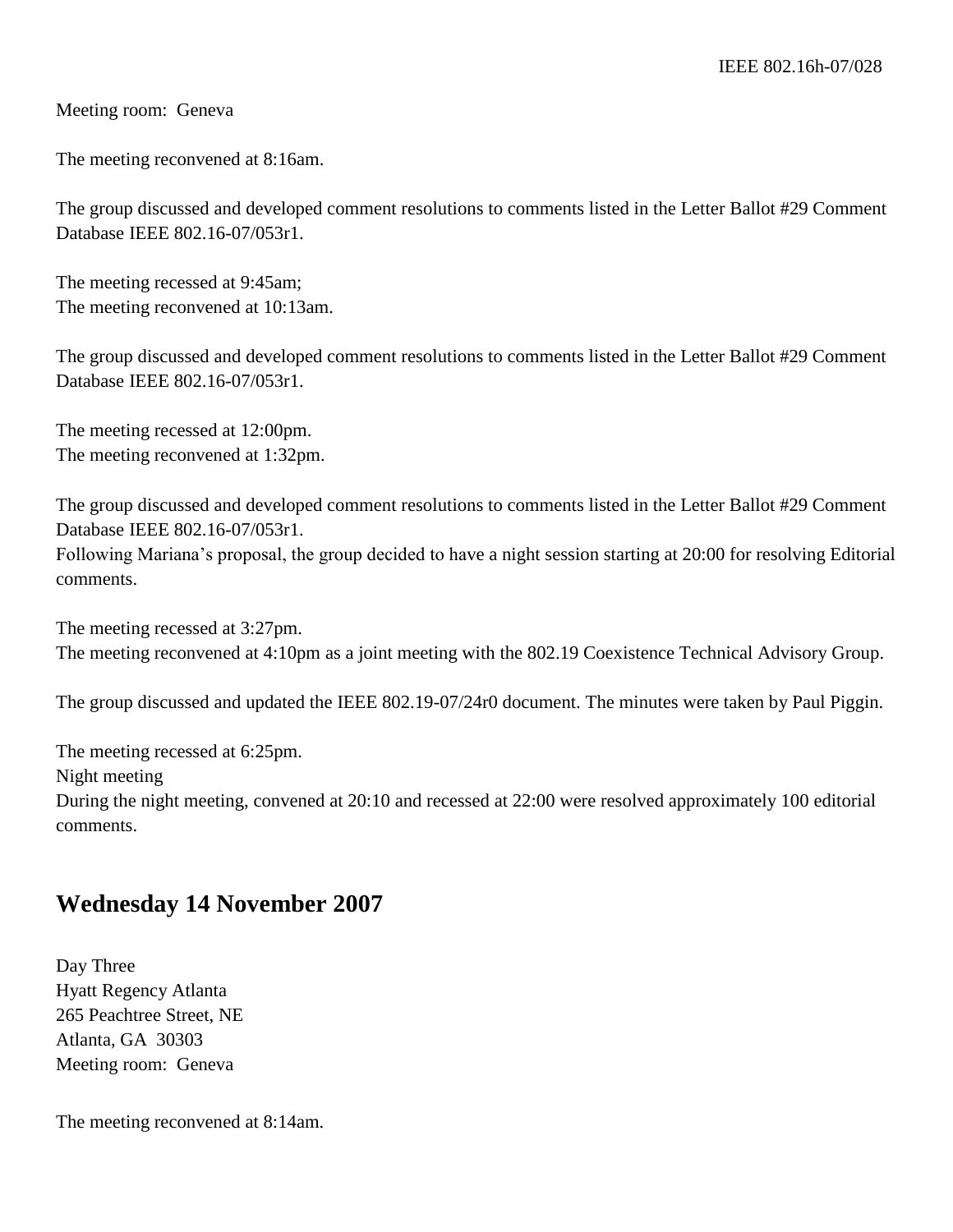The group discussed and developed comment resolutions to comments listed in the Letter Ballot #29 Comment Database IEEE 802.16-07/053r1.

The group created action items to be resolved by the next meeting.

The group discussed comments received in Letter Ballot #29. When possible the comments were closed with appropriate resolutions in Comment Database IEEE 802.16-07/053r1. In other cases Action Items were assigned to the members of LE TG. The Action Items are mentioned in both data-base and C802.16h-07/106.

The meeting recessed at 10:08am. The meeting reconvened at 10:42am.

The group discussed comments received in Letter Ballot #29. When possible the comments were closed with appropriate resolutions in Comment Database IEEE 802.16-07/053r1. In other cases Action Items were assigned to the members of LE TG. The Action Items are mentioned in both data-base and C802.16h-07/106.

The meeting recessed at 12:05pm. The meeting reconvened at 12:52pm.

The group discussed comments received in Letter Ballot #29. When possible the comments were closed with appropriate resolutions in Comment Database IEEE 802.16-07/053r1. In other cases Action Items were assigned to the members of LE TG. The Action Items are mentioned in both data-base and C802.16h-07/106.

The meeting recessed at 3:17pm. The meeting reconvened at 3:32pm.

The group discussed comments received in Letter Ballot #29. When possible the comments were closed with appropriate resolutions in Comment Database IEEE 802.16-07/053r1. In other cases Action Items were assigned to the members of LE TG. The Action Items are mentioned in both data-base and C802.16h-07/106.

The meeting recessed at 6:04pm. The meeting reconvened at 8:15pm.

The group discussed comments received in Letter Ballot #29. When possible the comments were closed with appropriate resolutions in Comment Database IEEE 802.16-07/053r1. In other cases Action Items were assigned to the members of LE TG. The Action Items are mentioned in both data-base and C802.16h-07/106.

The meeting recessed at 10:03pm.

## **Thursday 14 November 2007**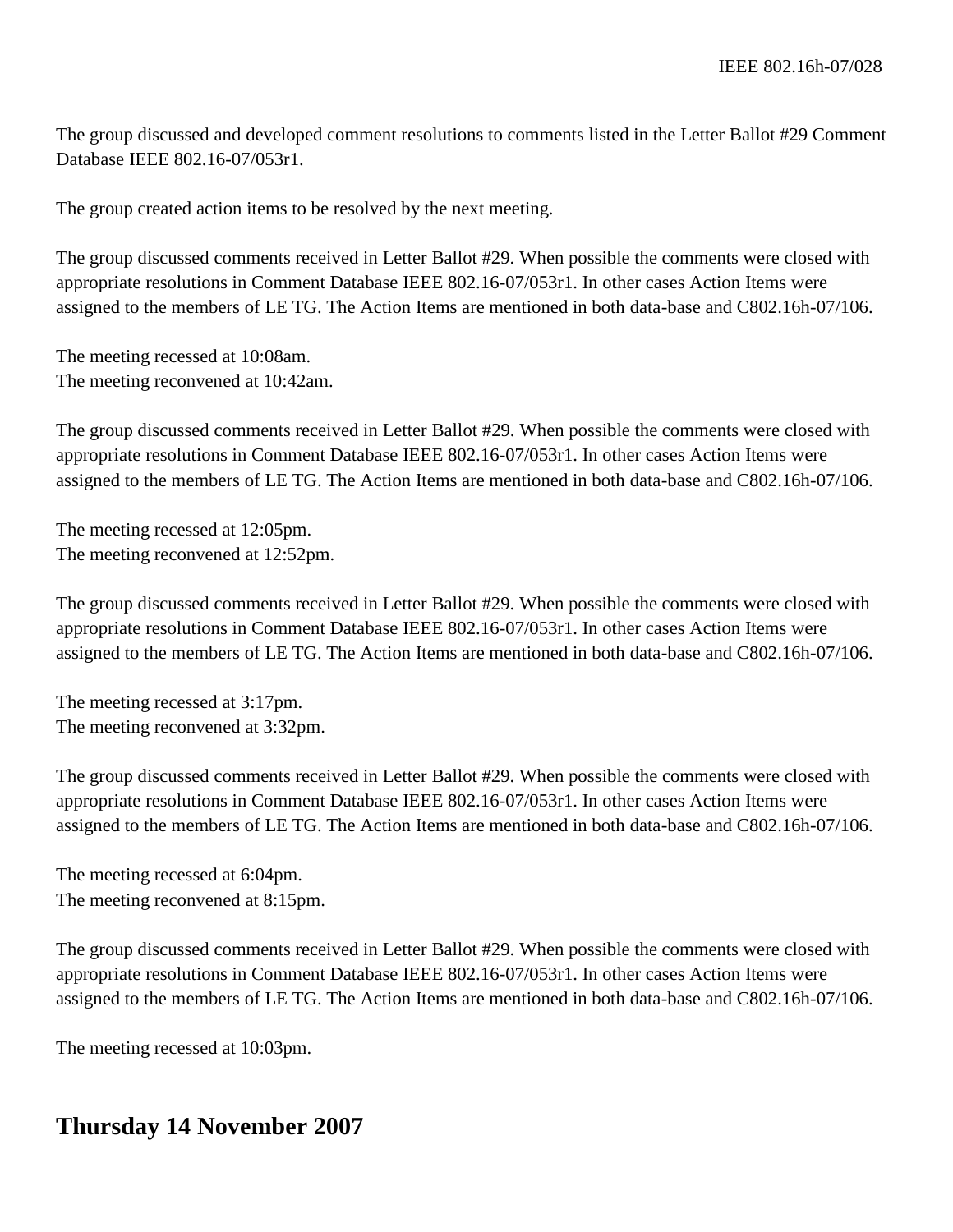Day Four Hyatt Regency Atlanta 265 Peachtree Street, NE Atlanta, GA 30303 Meeting room: Harris

The meeting reconvened at 8:15am.

The group discussed comments received in Letter Ballot #29. When possible the comments were closed with appropriate resolutions in Comment Database IEEE 802.16-07/053r1. In other cases Action Items were assigned to the members of LE TG. The Action Items are mentioned in both data-base and C802.16h-07/106.

The meeting recessed at 10:58am. The meeting reconvened at 11:30am.

The group discussed comments received in Letter Ballot #29. When possible the comments were closed with appropriate resolutions in Comment Database IEEE 802.16-07/053r1. In other cases Action Items were assigned to the members of LE TG. The Action Items are mentioned in both data-base and C802.16h-07/106.

The meeting recessed at 12:00pm.

The meeting reconvened at 1:30pm as a joint meeting with the 802.19 Coexistence Technical Advisory Group. The group discussed the parameters for simulation. Minutes were taken by Paul Piggin.

Steve Shellhammer presented the Coexistence Assurance process which was further discussed. The meeting recessed at 3::35pm.

The meeting reconvened at 3:46pm.

The group discussed comments received in Letter Ballot #29. When possible the comments were closed with appropriate resolutions in Comment Database IEEE 802.16-07/053r1. In other cases Action Items were assigned to the members of LE TG. The Action Items are mentioned in both data-base and C802.16h-07/106.

#### **6. Meeting report to the WG plenary**

The group discussed the slides forming the "**LE TG Report for the closing plenary – Session #52"** which was up-loaded as document IEEE 802.16h-07/027.

### **7. AOB**

There was no other business.